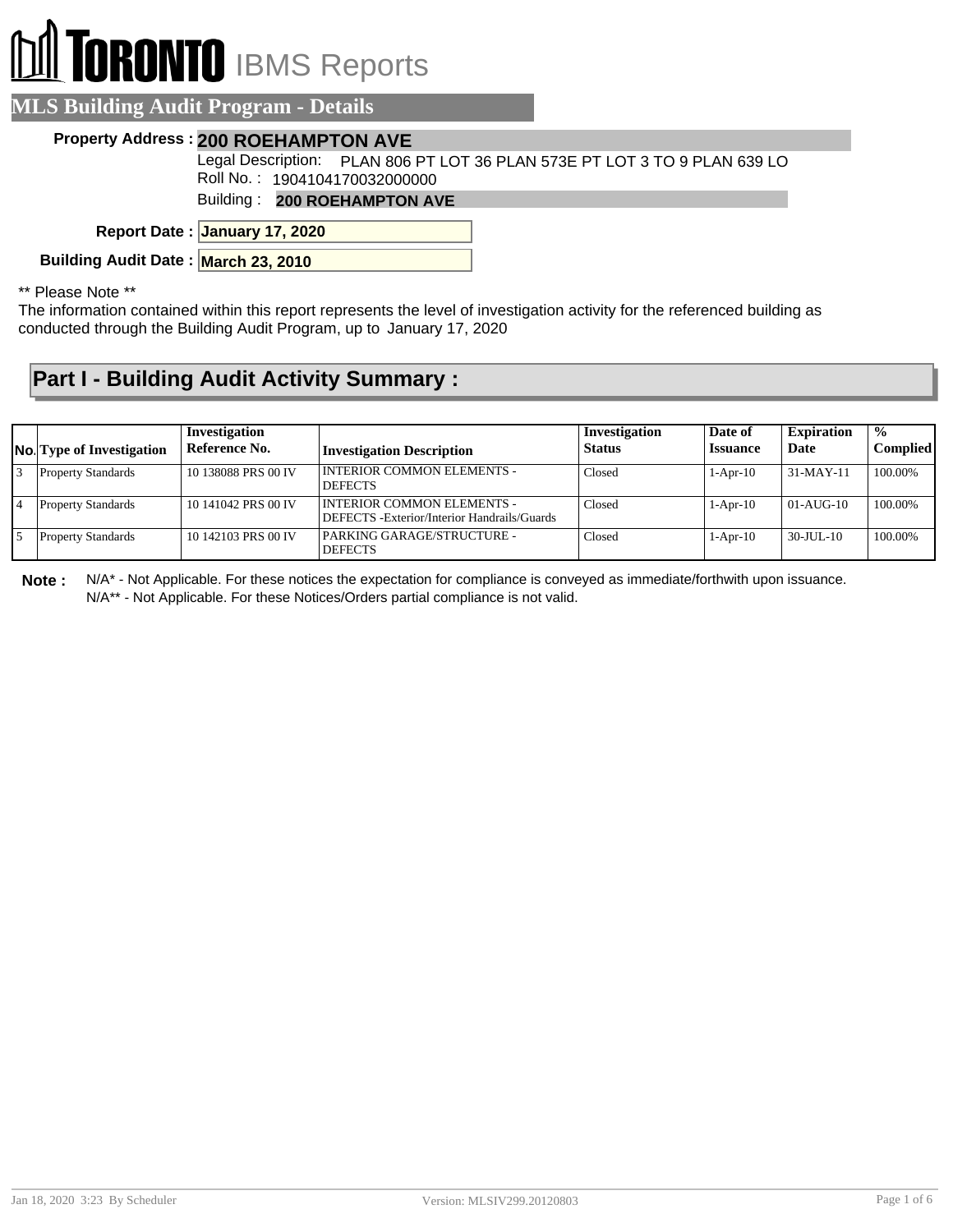## **Part II - Building Audit Details for Property Standards Orders :**

| Type of<br><b>No. Investigation</b> | <b>Investigation</b><br>Reference No. | <b>Investigation Description</b>                                                                  | Investigation Date of<br>Status | ∣Issuance | Expiration<br>∣Date | <b>Next Scheduled</b><br><b>Inspection Date</b> |
|-------------------------------------|---------------------------------------|---------------------------------------------------------------------------------------------------|---------------------------------|-----------|---------------------|-------------------------------------------------|
| <b>Property Standards</b>           |                                       | 10 141042 PRS 00 IV INTERIOR COMMON ELEMENTS -<br>DEFECTS - Exterior/Interior<br>Handrails/Guards | Closed                          | 1-Apr-10  | 101-AUG-10          |                                                 |
|                                     |                                       |                                                                                                   |                                 |           |                     |                                                 |

**No. of defects contained within the Order :**

**No. of defects that remain outstanding :**

|     | <b>Deficiency Details</b>                                                                                                                                                                                               |                                          |               |  |  |  |  |  |
|-----|-------------------------------------------------------------------------------------------------------------------------------------------------------------------------------------------------------------------------|------------------------------------------|---------------|--|--|--|--|--|
| No. | <b>Violation/Defect</b>                                                                                                                                                                                                 | Location                                 | <b>Status</b> |  |  |  |  |  |
|     | The location and size of openings present a hazard as they are designed with members or<br>attachments between 140 millimetres and 900 millimetres above the level protected by the quard<br>which facilitate climbing. | Interior and Exterior of Building Closed |               |  |  |  |  |  |
| 2   | Required guard does not prevent the passsage of a spherical object having a diameter of of 100<br>l millimetres                                                                                                         | Interior of Building                     | Closed        |  |  |  |  |  |
| 3   | Required handrails on stairs or ramps are less than 865mm or more than 965mm high                                                                                                                                       | Interior of Building                     | Closed        |  |  |  |  |  |
| 4   | Height of the guard for the exit stairs are less than 1,070 millimetres around landings.                                                                                                                                | Interior of Building                     | Closed        |  |  |  |  |  |

**0**

**4**

| Tvpe of<br>$ No $ Investigation | ∣Investiqation<br>∣Reference No. | <b>Investigation Description</b>                                 | <b>Investigation Date of</b><br><b>Status</b> | <b>∣lssuance</b> | <b>Expiration</b><br>Date | <b>Next Scheduled</b><br><b>Inspection Date</b> |
|---------------------------------|----------------------------------|------------------------------------------------------------------|-----------------------------------------------|------------------|---------------------------|-------------------------------------------------|
| Property Standards              |                                  | 10 142103 PRS 00 IV PARKING GARAGE/STRUCTURE -<br><b>DEFECTS</b> | Closed                                        | $1-Apr-10$       | 30-JUL-10                 | 3-Aug-11                                        |

**No. of defects contained within the Order :**

**No. of defects that remain outstanding :**



|     | <b>Deficiency Details</b>                                                                                                                                                                                                                                                                                                                                                |          |               |  |  |  |  |
|-----|--------------------------------------------------------------------------------------------------------------------------------------------------------------------------------------------------------------------------------------------------------------------------------------------------------------------------------------------------------------------------|----------|---------------|--|--|--|--|
| No. | <b>Violation/Defect</b>                                                                                                                                                                                                                                                                                                                                                  | Location | <b>Status</b> |  |  |  |  |
|     | The electrical connections are not maintained in good working order, namely loose wires.                                                                                                                                                                                                                                                                                 | Garage   | Closed        |  |  |  |  |
| 2   | The plumbing system is not kept free from leaks or defects, namely missing cover at sump pump.                                                                                                                                                                                                                                                                           | Garage   | Closed        |  |  |  |  |
| 3   | The plumbing system is not kept free from leaks or defects.                                                                                                                                                                                                                                                                                                              | Garage   | Closed        |  |  |  |  |
| 4   | The floor drain is not maintained in good repair, namely missing or loose covers.                                                                                                                                                                                                                                                                                        | Garage   | Closed        |  |  |  |  |
| 5   | Small safe-exit arrows are not prominently displayed on columns or walls 1.5 metres above the<br>floor, measured from the center of the arrow to the floor; at least every ten (10) metres along the<br>safe-exit route; at all safe-exit route decision points along the safe-exit route; and wherever a<br>safe-exit route crosses a traffic aisle.                    | Garage   | Closed        |  |  |  |  |
| 6   | Alert signs are not prominently displayed on columns or walls 2.1 metres above the floor,<br>measured from the top of the sign to the floor, so that there is 1 alert sign for every 25 parking<br>stalls in the parking or storage garage, with the alert signs being evenly distributed in the parking<br>or storage garage, but located no more than 30 metres apart. | Garage   | Closed        |  |  |  |  |
|     | The mechanical ventilation system in the parking or storage garage is not on at all times or<br>otherwise controlled automatically by a carbon monoxide detection system that is located so as to<br>provide full protection.                                                                                                                                            | Garage   | Closed        |  |  |  |  |
| 8   | The walls in the parking or storage garage are not maintained free of holes, breaks or cracks.                                                                                                                                                                                                                                                                           | Garage   | Closed        |  |  |  |  |
| 9   | The walls in the parking or storage garage are not impervious to water.                                                                                                                                                                                                                                                                                                  | Garage   | Closed        |  |  |  |  |
| 10  | The parking or storage garage walls are not painted white from sixty (60) centimeters above floor<br>level.                                                                                                                                                                                                                                                              | Garage   | Closed        |  |  |  |  |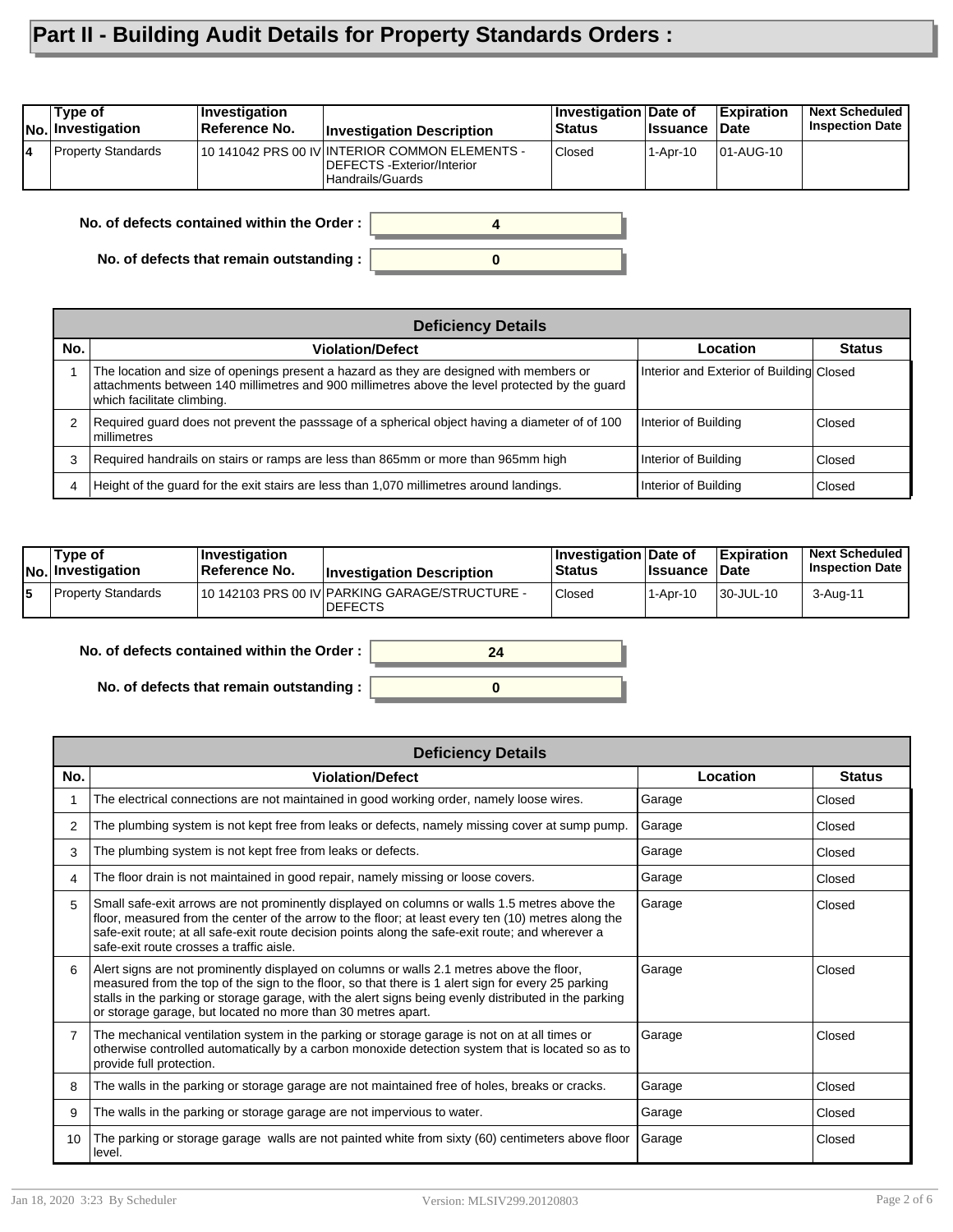| 11                | The parking or storage garage walls from floor level to a height of sixty (60) centimeters are not<br>painted black, to include columns.                                                                                                                                                                                                                  | Garage | Closed           |
|-------------------|-----------------------------------------------------------------------------------------------------------------------------------------------------------------------------------------------------------------------------------------------------------------------------------------------------------------------------------------------------------|--------|------------------|
| $12 \overline{ }$ | The ventilation system or unit is not kept in good repair and maintained in good working condition<br>at all times, namely missing cover over ventilation stacks.                                                                                                                                                                                         | Garage | Substantially Co |
| 13                | Previously finished wall(s) have marks, stains, graffiti, smoke damage, painted slogans and/or<br>other defacements.                                                                                                                                                                                                                                      | Garage | Closed           |
| 14                | The electrical receptacle are not maintained in good working order, namely missing recepticle<br>covers.                                                                                                                                                                                                                                                  | Garage | Closed           |
| 15                | The electrical receptacle are not maintained in good working order, namely cover off of Bell<br>panel.                                                                                                                                                                                                                                                    | Garage | Substantially Co |
| 16                | The electrical fixtures are not maintained in good working order, namely lights not working.                                                                                                                                                                                                                                                              | Garage | Closed           |
| 17                | The parking or storage garage is used to keep junk or rubbish, to include derelict vehicles and<br>flamable materials (parking space 89).                                                                                                                                                                                                                 | Garage | Closed           |
| 18                | The ceilings in the parking or storage garage are not impervious to water.                                                                                                                                                                                                                                                                                | Garage | Closed           |
| 19                | The ceilings in the parking or storage garage are not maintained free of holes, breaks or cracks.                                                                                                                                                                                                                                                         | Garage | Closed           |
| 20                | Lighting in a garage is provided at less than 50 lux.                                                                                                                                                                                                                                                                                                     | Garage | Substantially Co |
| 21                | The location and size of openings present a hazard as they are designed with members or<br>attachments between 140 millimetres and 900 millimetres above the level protected by the guard<br>which facilitate climbing, namely replace guards at pedestrian exits to conform in its entirerty to<br>the Toronto Municipal Code and Ontario Building Code. | Garage | Closed           |
| 22                | The exterior walls and their components are not being maintained in good repair, namely painting                                                                                                                                                                                                                                                          | Garage | Closed           |
| 23                | Ceiling not maintained free of holes, cracks, damaged and deteriorated materials, namely missing<br>ceiling tiles.                                                                                                                                                                                                                                        | Garage | Closed           |
| 24                | The electrical fixtures are not maintained in good working order, namely missing lens covers.                                                                                                                                                                                                                                                             | Garage | Closed           |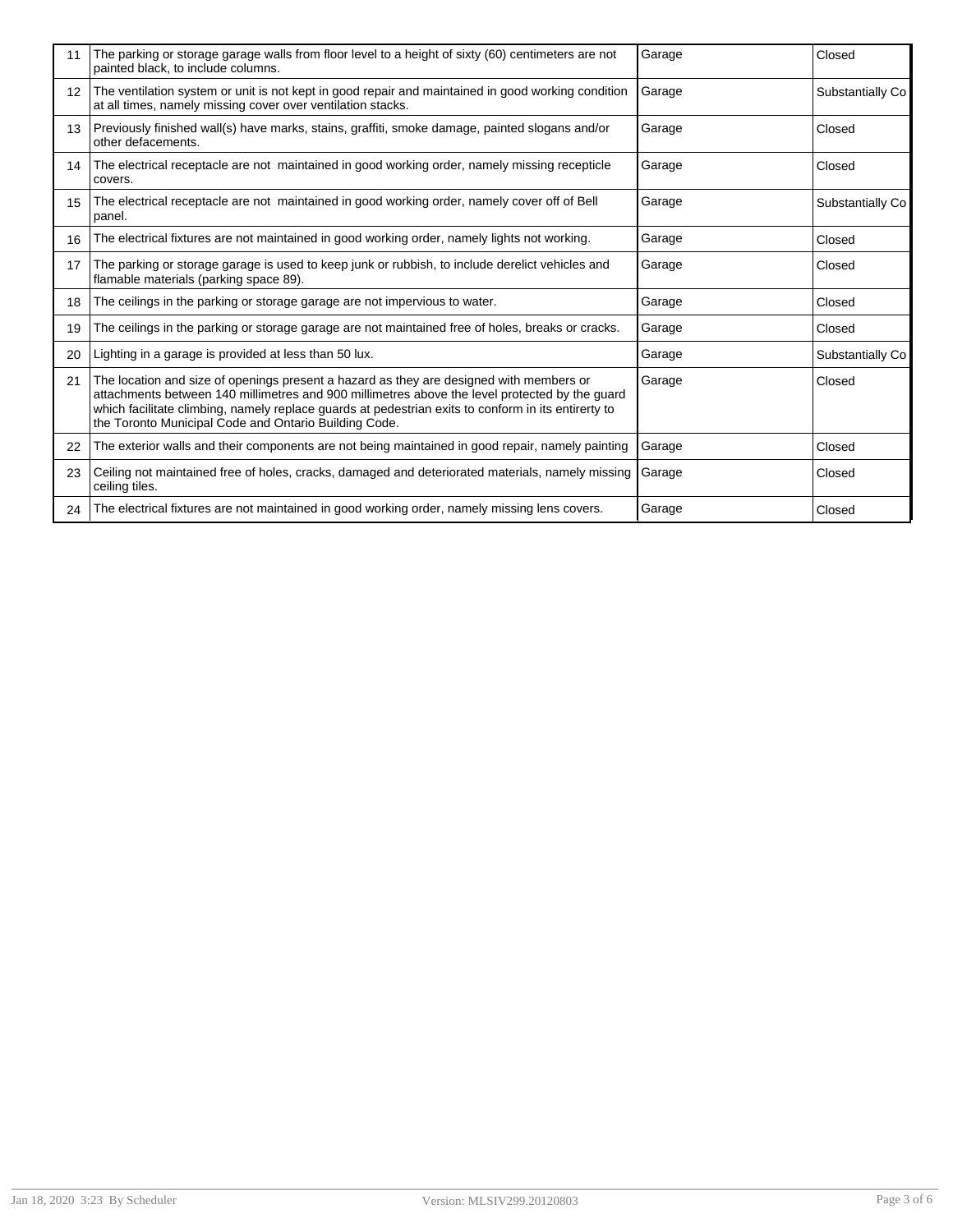| Tvpe of<br>No. Investigation | <b>Investigation</b><br>⊺Reference No. | <b>Investigation Description</b>                                  | <b>∣Investigation Date of</b><br>Status | <b>Issuance</b> | <b>Expiration</b><br><b>∣Date</b> | <b>Next Scheduled</b><br><b>Inspection Date</b> |
|------------------------------|----------------------------------------|-------------------------------------------------------------------|-----------------------------------------|-----------------|-----------------------------------|-------------------------------------------------|
| Property Standards           |                                        | 110 138088 PRS 00 IV INTERIOR COMMON ELEMENTS -<br><b>DEFECTS</b> | Closed                                  | 1-Apr-10        | $ 31-MAY-11$                      | 31-Aug-11                                       |

| No. of defects contained within the Order : $\vert$ | 35 |
|-----------------------------------------------------|----|
| No. of defects that remain outstanding :            |    |

| <b>Deficiency Details</b> |                                                                                                                                                                                                                                                                                             |                       |                  |  |  |  |  |
|---------------------------|---------------------------------------------------------------------------------------------------------------------------------------------------------------------------------------------------------------------------------------------------------------------------------------------|-----------------------|------------------|--|--|--|--|
| No.                       | <b>Violation/Defect</b>                                                                                                                                                                                                                                                                     | Location              | <b>Status</b>    |  |  |  |  |
| 1                         | Garbage compactor room or other ancillary room and the facilities, amenities and associated<br>equipment is not maintained in a safe condition. Namely: Remove loose/hanging wires and<br>replace missing wall tiles.                                                                       | 1st Floor             | Closed           |  |  |  |  |
| $\overline{2}$            | The electrical fixtures are not maintained in a safe and complete condition. Namely: Missing lens<br>covers for ceiling lights.                                                                                                                                                             | 1st Floor             | Closed           |  |  |  |  |
| 3                         | Wall(s) not maintained free of holes, cracks, damaged and deteriorated materials. Namely:<br>Deteriorated paint finish on wall in cleaners room. Repairs required.                                                                                                                          | 1st Floor             | Closed           |  |  |  |  |
| 4                         | Previously finished wall(s) in the public area of the property is not maintained in good repair.<br>Namely: Deteriorated paint finish on wall. Painting is required.                                                                                                                        | 1st Floor             | Closed           |  |  |  |  |
| 5                         | Recreation/Storage Room or other ancillary room and the facilities, amenities and associated<br>equipment is not maintained in a clean condition. Namely: Supplies/materials/tools appurtenant to<br>the building are required to be stored on shelves. Floor areas should be kept cleared. | 1st Floor             | Closed           |  |  |  |  |
| 6                         | Interior door(s), frames(s), glass pane(s), and/or hardware not maintained in good repair. Namely:<br>North exit exterior door. Deteriorated surface finish on the inside surface of the door. Painting is<br>required.                                                                     | 1st Floor             | Closed           |  |  |  |  |
| $\overline{7}$            | Mail Room or other ancillary room and the facilities, amenities and associated equipment is not<br>maintained in a safe condition. Namely: Remove loose/hanging wires in the mail room.                                                                                                     | 1st Floor             | Closed           |  |  |  |  |
| 8                         | Electrical room on the 6th floor contains a plastic tarp. Fire hazard.                                                                                                                                                                                                                      | 6th Floor             | Closed           |  |  |  |  |
| 9                         | The electrical fixtures are not maintained in a safe and complete condition. Namely: Exit sign on<br>ceiling is not properly secured.                                                                                                                                                       | 6th Floor             | Closed           |  |  |  |  |
| 10                        | Interior door(s), frames(s), glass pane(s), and/or hardware not maintained in good repair. namely:<br>Hole in garbage room door. Repair required.                                                                                                                                           | 8th Floor             | Closed           |  |  |  |  |
| 11                        | Ceiling not maintained free of holes, cracks, damaged and deteriorated materials. Namely: Ceiling<br>is cracked near elevator.                                                                                                                                                              | 13th Floor            | Closed           |  |  |  |  |
| $12 \overline{ }$         | Wall(s) not maintained free of holes, cracks, damaged and deteriorated materials. Namely; Paint<br>peeling on wall near elevator.                                                                                                                                                           | 13th Floor            | Closed           |  |  |  |  |
| 13                        | Wall(s) not maintained free of holes, cracks, damaged and deteriorated materials. Namely:<br>Peeling red paint on wall in supply room.                                                                                                                                                      | <b>Basement</b>       | Closed           |  |  |  |  |
| 14                        | Lighting in a service room is provided at less than 200 lux.                                                                                                                                                                                                                                | <b>Boiler Room</b>    | Closed           |  |  |  |  |
| 15                        | Floor and/or floor covering not kept free from discarded materials, pipe fittings and other items.<br>Clean and clear all items that is not appurtenant to the boiler room. Also repair peeling paint on<br>ductwork and remove scaffolding if not in use.                                  | <b>Boiler Room</b>    | Closed           |  |  |  |  |
| 16                        | Wall(s) not maintained free of holes, cracks, damaged and deteriorated materials. namely; Areas<br>on the wall/ceiling where pipes or electrical conduits penetrate, the space around the penetration<br>is required to be filled with non shrinkable grout.                                | <b>Boiler Room</b>    | Closed           |  |  |  |  |
| 17                        | Elevator Room. Missing cover screen on radiator. Also repair hole in floor.                                                                                                                                                                                                                 | Elevator Service Room | Closed           |  |  |  |  |
| 18                        | Interior lighting fixtures or lamps have not been installed.                                                                                                                                                                                                                                | Garbage Room          | Substantially Co |  |  |  |  |
| 19                        | Ceiling not maintained free of holes, cracks, damaged and deteriorated materials. Namely: Hole in<br>ceiling.                                                                                                                                                                               | Garbage Room          | Closed           |  |  |  |  |
| 20                        | An emergency contact sign is not posted and maintained in a prominent place in the front lobby or<br>entrance to the building.                                                                                                                                                              | Lobby                 | Closed           |  |  |  |  |
| 21                        | Door hardware/devices are not maintained in good repair. Namely: Locker room door # 183. Also<br>remove locker door stored on top of lockers.                                                                                                                                               | Locker Rooms          | Closed           |  |  |  |  |
| 22                        | The floor and every appurtenance, surface cover and finish is not reasonably smooth and level.<br>Namely: Replace all missing filor drain covers in the locker rooms. Also make sure floor drain<br>cover is properly secured to the floor.                                                 | Locker Rooms          | Closed           |  |  |  |  |
| 23                        | Floor and/or floor covering not kept free from rubbish and debris. Namely: All discarded and<br>stored materials/furniture, should be cleared from aisles in the locker room.                                                                                                               | Locker Rooms          | Closed           |  |  |  |  |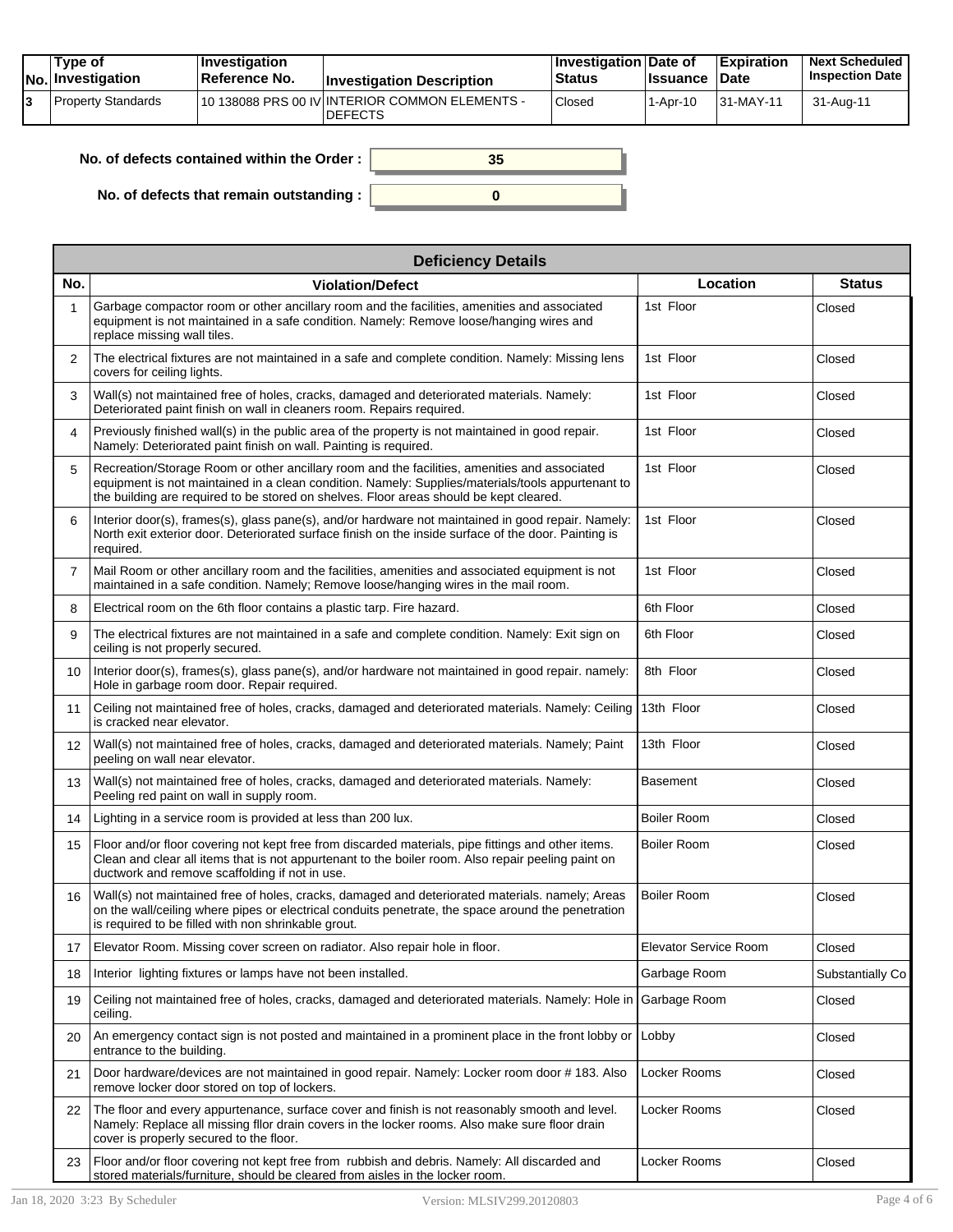| 24 | The electrical fixtures are not maintained in a safe and complete condition. Namely: Electrical<br>cover plate is missing on junction box in ceiling. Also electrical cover plate is missing on wall in<br>boiler room.                                                                           | Locker Rooms               | Closed |
|----|---------------------------------------------------------------------------------------------------------------------------------------------------------------------------------------------------------------------------------------------------------------------------------------------------|----------------------------|--------|
| 25 | Cushion Tank Room or other ancillary room and the facilities, amenities and associated<br>equipment is not maintained in a clean condition. Namely: Clean and clear all discarded/stored<br>materials form the Cushion tank room and Elevator room.                                               | Roof Of Building           | Closed |
| 26 | The electrical switches are not maintained in a safe and complete condition. Namely: Missing<br>electrical switch plate on wall. Also remove any loose/hanging open ended wires.                                                                                                                  | Roof Of Building           | Closed |
| 27 | Previously finished surface(s) have marks, stains, graffiti, smoke damage, painted slogans and/or<br>other defacements. Namely: 6th Floor stairway is marked and stained.                                                                                                                         | Stairway                   | Closed |
| 28 | The electrical fixtures are not maintained in good working order. Namely: Light is out near unit 208 Stairway<br>in stairway.                                                                                                                                                                     |                            | Closed |
| 29 | Handrails on both sides of stair or ramp 1,100mm in width or more not provided. Namely: Missing<br>handrail on wall. Access stairs to roof.                                                                                                                                                       | Stairway                   | Closed |
| 30 | In a dwelling unit, a window located more than 2,000 millimetres above grade opens within 1,500<br>millimetres of the floor not leading to a balcony does not employ a controlled sash operation to<br>restrict, when engaged, the opening of the operable sash to not more than 100 millimetres. | <b>Throughout Building</b> | Closed |
| 31 | The electrical connections are not maintained in a safe and complete condition. Namely: Secure<br>electrical cable for Look TV. inside garbage chute rooms.                                                                                                                                       | <b>Throughout Building</b> | Closed |
| 32 | Floor and/or floor covering not kept in a clean and sanitary condition. Namely: Floors need<br>cleaning inside electrical rooms in the corridors.                                                                                                                                                 | <b>Throughout Building</b> | Closed |
| 33 | Lighting in a service stairway is provided at less than 50 lux.                                                                                                                                                                                                                                   | <b>Throughout Building</b> | Closed |
| 34 | Floor and/or floor covering not kept in a clean and sanitary condition. Namely: The floors inside<br>the garbage chute rooms should clean and cleared of garbage bags and discarded materials.                                                                                                    | <b>Throughout Building</b> | Closed |
| 35 | maintained so that it will function safely and effectively. Namely: Defective spring return device for<br>all garbage chutes. Repairs are required.                                                                                                                                               | <b>Throughout Building</b> | Closed |